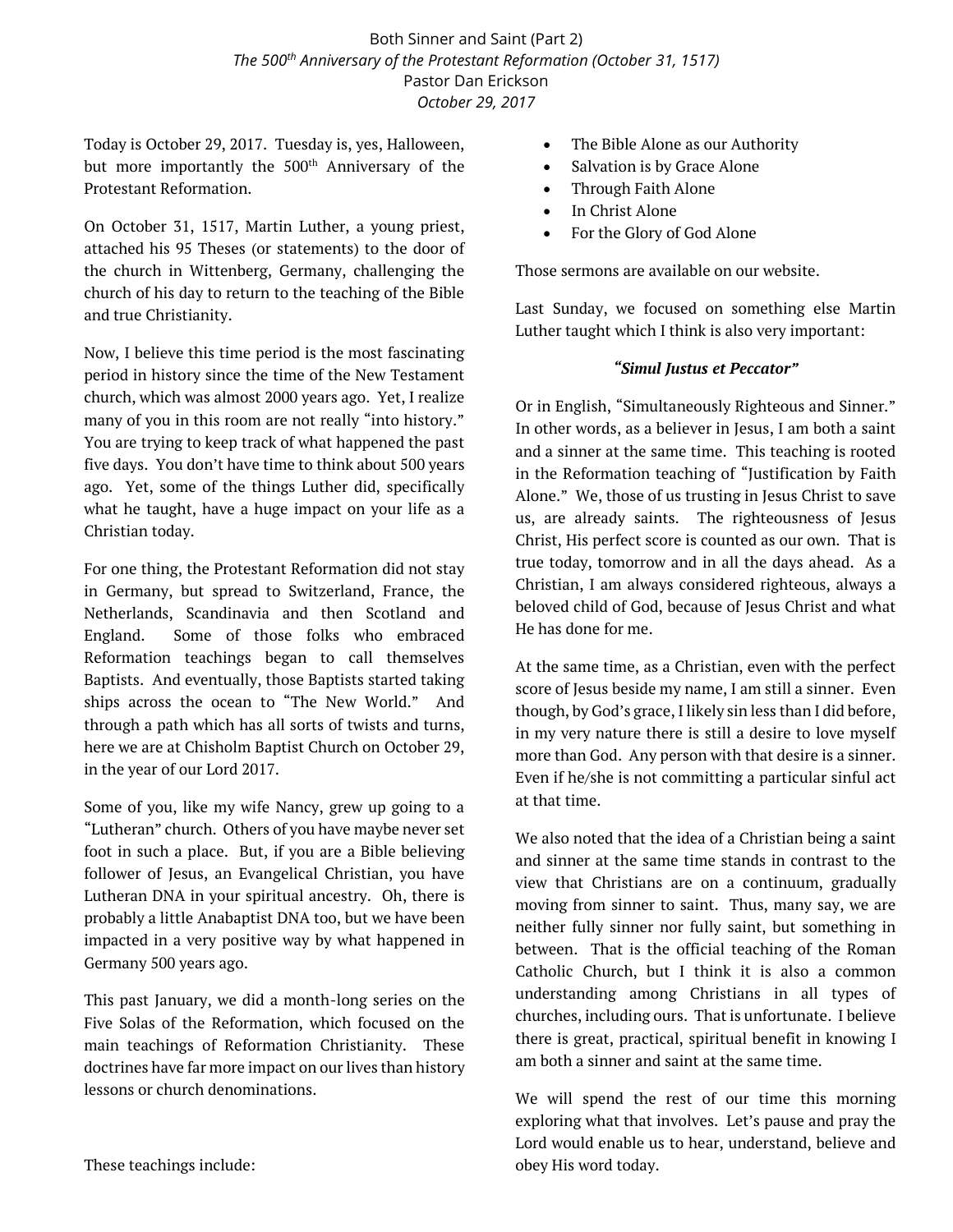Why is it so helpful to believe I am both a saint and sinner at the same time?

## **#1) It is good to know we are already and will always be saints.**

In the Bible, a saint does not refer to an extremely devout individual, or to someone specially honored by the church, but to any Christian who has been justified, declared righteous through faith in Jesus Christ. Not only are your sins forgiven, but Jesus' perfect score is counted as your own. As a result, these statements by the Apostle Paul apply to you:

**Romans 8:1 – "Therefore, there is now no condemnation for those in Christ Jesus."** And **Romans 8:39 – "Nothing will be able to separate us from the love of God that is in Christ Jesus our Lord.**  Friends, that type of clear assurance is very encouraging for those who struggle in various aspects of life.

Maybe you are someone dealing with an addiction, a sinful habit such as porn, alcohol or chemical abuse, using profanity or spending way too much money on lottery tickets. You know you should not do those things, and when you do, you feel *so guilty.* You want to follow Jesus. You want to do the right thing, but you often seem to mess up. Friend, how magnificent it is to know that if you are a believer in Jesus, when you mess up, God sees and treats you, not as a rebellious sinner, but as His beloved child who is just straying from the path.

Or maybe, like me, your sinful habits don't involve any of those types of things. Instead, you have a habit of being selfish with your time or money, of holding a grudge against someone who has wronged you, of looking down at people who you don't think are as "good as you" or of having the habit of letting other people know about their flaws or maybe someone else's.

Friend, if you are a believer in Jesus Christ, you should hate those types of actions and attitudes. And when you become aware you still do or think those types of things, it can be pretty discouraging until you realize there is no condemnation, nothing that can separate you from God's love, if you are trusting Jesus Christ as your Savior. As Luther said, "It is great to know that all my sins are on Jesus' shoulders, not mine."

There is also great encouragement here for a Christian who struggles with doubt. Friends, there is nothing easy about faith in the  $21<sup>st</sup>$  century. We live in a secular age where our faith in the Lord Jesus is constantly challenged. As author Christian Smith says, "We don't believe instead of doubting; we believe while doubting. We are all Thomases now."

Friends, remember doubt is not sin; it is temptation, a temptation to unbelief, which is sin. Though some of you are not tempted in that way, many of us are. Sometimes we struggle with thoughts like, "God, if You really loved me, how could You let this person die?" Or, "How do I know that the Bible is true when my professor at college says it is a bunch of fairy tales?"

Yet, when doubt seeps into our minds or hearts, there is something very encouraging about hearing those words, words from God: "There is no condemnation. Nothing will ever separate you from the love of God that is in Christ Jesus our Lord."

Friends, Romans 8 is, I think, the most encouraging chapter in the Bible. It is worth memorizing the whole thing. Yet, if you don't do that, I would encourage you to make sure you know the first and last verses. **Romans 8:1 – "Therefore, there is now no condemnation for those in Christ Jesus."** And **Romans 8:39 – "Nothing will be able to separate us from the love of God that is in Christ Jesus our**  Lord." It is great to know we are already saints.

### **#2) It is also good to know that we are still sinners.**

Yes, we still commit sins, but more importantly, we are still by nature sinners whose hearts are divided between being a lover of God and a lover of self. What could possibly be good about this situation?

Well, it makes us aware of our need for God's grace. If we no longer see ourselves as sinners, we can easily fall into the trap of thinking we can somehow make it on our own, that we don't really have to depend on the Lord.

Author Paul Tripp puts it this way:

*Seeing yourself as hopeless and helpless if left to yourself, initiates and ignites your pursuit of God's grace. The fact is that we all give daily evidence of our continuing need for grace. Simply put, we have no ability to make it on our own. We still stand in desperate need of divine help. Are you willing to admit that and run to where grace can be found?*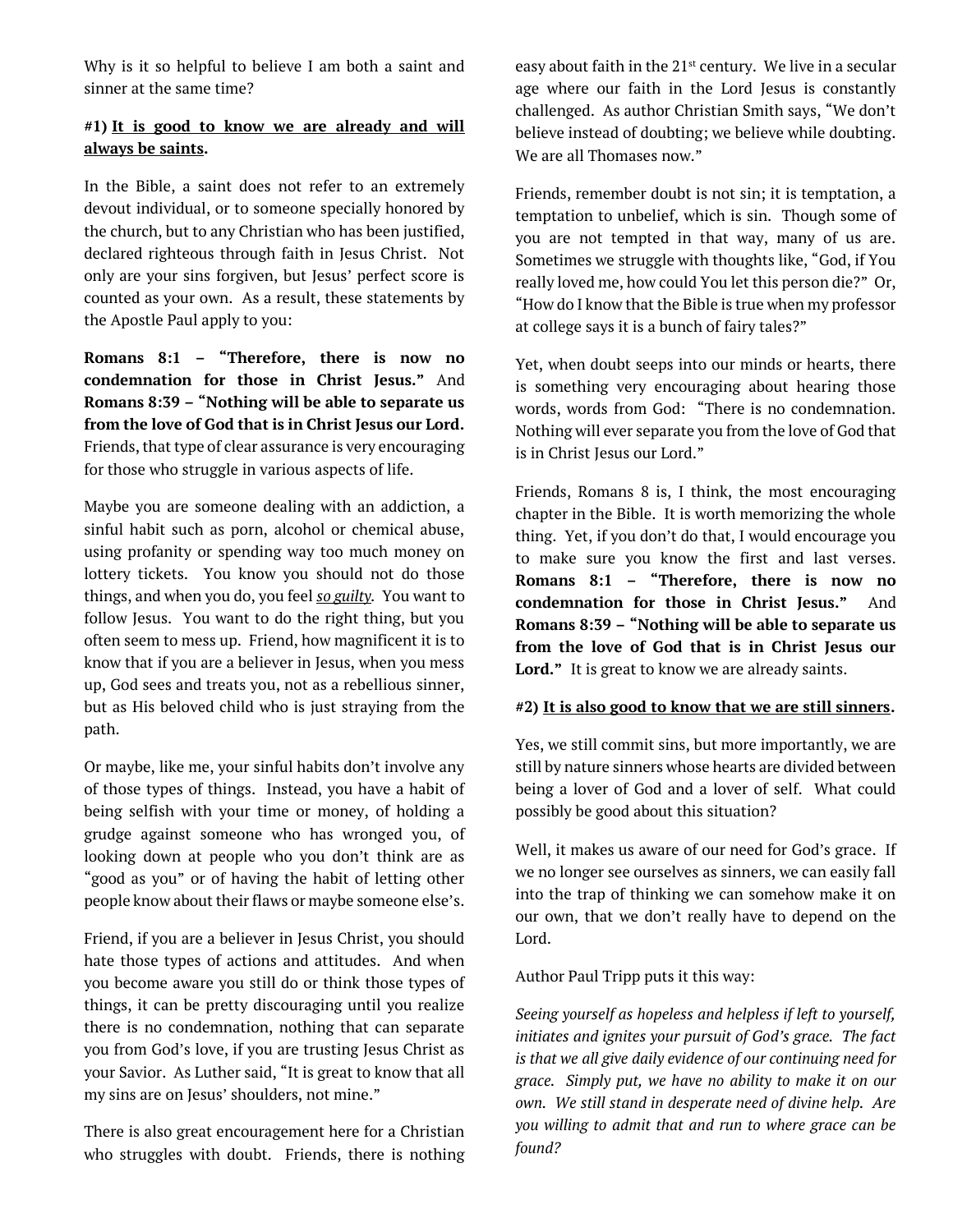And friends, when we run to where that grace can be found and experience that fully, it is a wonderful thing!

Yet, there is often a temptation to take that grace for granted, thinking that now, as a child of God, anything we do somehow has God's stamp of approval. In some cases it can harden our conscience and allow us to justify self-righteous, Pharisaical attitudes.

I think of my friend, Joe. The other day he called the police because his neighbor, Jim, was parked in the alley, so Joe had to drive around the block to get out when he came to church.

When I asked Joe if he thought he should have called the police, he said, "Of course I should have. It is illegal to park in the alley like that. Are you suggesting I did something wrong?"

Yet, I really wonder if Joe made a good choice. Yes, he had a right to do that. And yes, when there has been a history of ugly conflicts with a neighbor or you have reason to believe things could get ugly, it probably is a good idea to call the police. But, in most cases, the first step should be to *talk* to your neighbor. Not yell at your neighbor, but knock on his door and say, "Hey, Jim, is there a reason your car is parked in the alley? That makes it kind of inconvenient for me and for others."

## Friends, the Lord tells us in **Romans 15:2 – "We should help our neighbors do what is right and build them up in the Lord."**

My guess is that there is at least a 75% chance Jim would say, "Oh man, I'm sorry. I was in a hurry. I won't do that again." And I also suspect Jim is far more likely to accept Joe's invitation to come with him to church if he knocks on the door, rather than calling the police. But Joe doesn't see that. He doesn't think he did anything wrong, and he thinks I am judgmental because I questioned what he did. I am not sure, but I think if Joe remembered that he is still a sinner, it might cause him to be more willing to examine and question his attitudes and motives. Because, friends, for many of us in this room, that is where most of our sins are – not in our actions, but in our attitudes and motives. I know for me, remembering that I am still a sinner enables me to be more diligent in recognizing and fighting sin in my life. I hope that makes sense to you. If it doesn't, I would be glad to chat about it.

# **#3) Knowing we are already saints, but still sinners**

#### **helps us avoid ditches as we seek to follow Jesus.**

I want to call your attention to two verses. The first is one I have already mentioned – **Romans 8:1 – "Therefore, there is now no condemnation for those in Christ Jesus."** Again, there is tremendous encouragement there for us. The second verse is **Hebrews 12:14 (NIV) – "Make every effort to live in peace with everyone and to be holy; without holiness no one will see the Lord."**

That verse has a different emphasis than others we have focused on these past two weeks. It is a warning. Without holiness, you will not see the Lord. You will not be in heaven. Now, some folks claim this verse must be referring to positional holiness we have through Jesus. Because Jesus' righteousness, His perfect score, is counted as our own, all Christians are considered holy and will see the Lord.

Friends, I believe that last sentence is true, but that is not the topic of this verse. The writer says we are to make every effort – other versions say pursue – which is certainly not how we receive "positional holiness."

The topic clearly seems to be striving to live in a way which pleases the Lord. Friends, this verse is just as much God's Word as Romans 8:1. Yes, there seems to be a tension between God's promise and this warning, but we cannot ignore either.

Some of you may be thinking, "But Pastor Dan, what about eternal security, the teaching that it is impossible for a Christian to lose his/her salvation?" Well, friends, the reason I believe in eternal security is because I'm convinced that is what the Bible teaches. I don't think Hebrews 12:14 contradicts that. If we really understand what this verse means and what eternal security involves, there is no conflict.

Yes, I believe all who are truly saved will be eternally saved. Romans 8:39 reminds us that nothing will ever be able to separate a Christian, a believer in Jesus, from God's love.

The Bible also teaches that all who are truly saved will make an effort to be holy. The fact we have been regenerated and indwelt by the Holy Spirit guarantees that.

The idea that because our salvation is secure we are then free to practice sin and be lovers of self rather than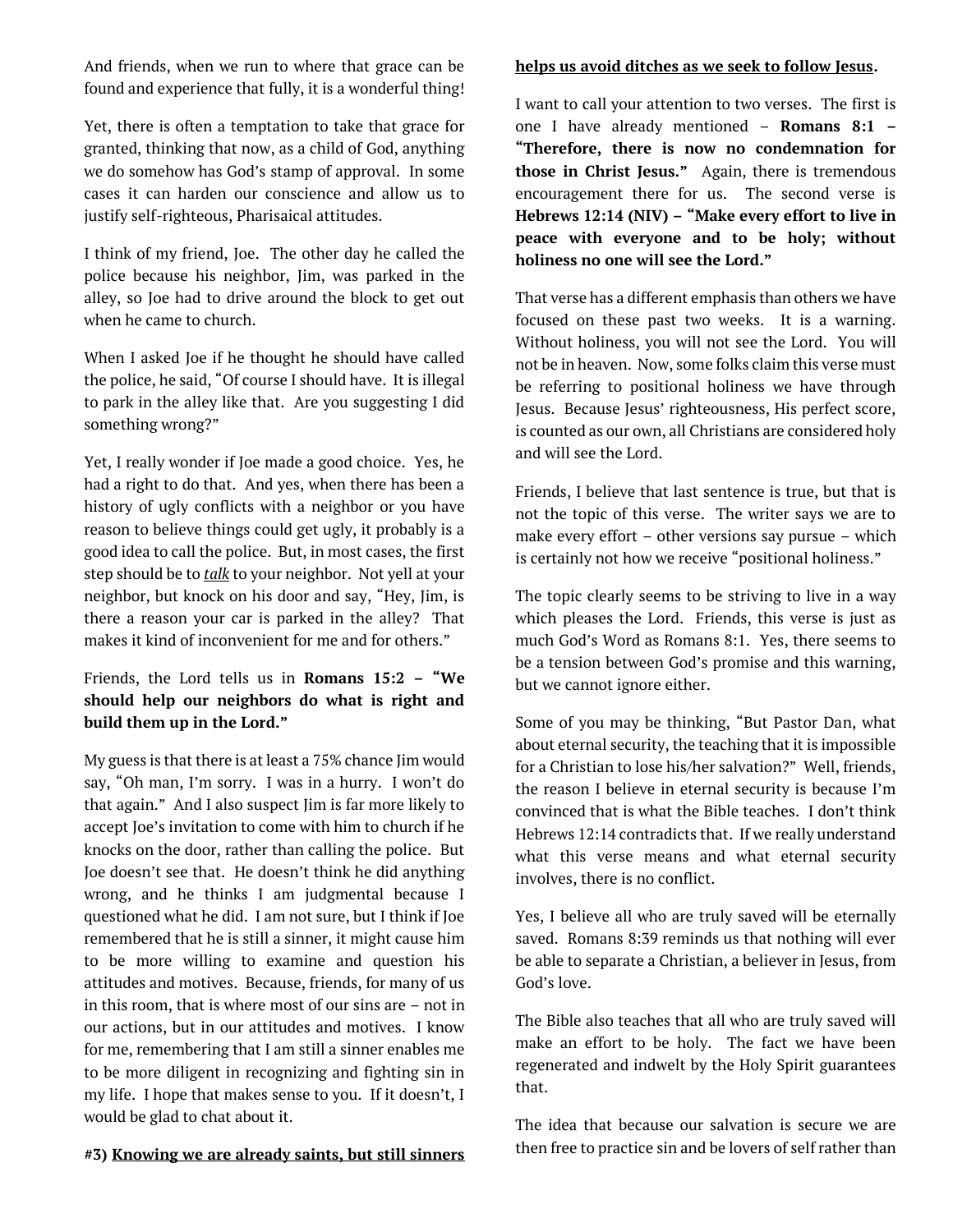lovers of God is not only completely absent from the Bible, but contradicts what this verse and other portions of Scripture clearly teach.

So, on the one hand, we can rest with confidence knowing that as His children, as saints, we will never be on the receiving end of God's condemnation and wrath. On the other hand, Hebrews 12:14 contains a warning that seems to indicate that unless we pursue holiness we may indeed experience God's wrath. Again, I am confident that all who have been regenerated or given life by the Holy Spirit and are indwelt by that Holy Spirit, will, to some degree, make an effort to be holy.

But I want to focus on the practical. I am not sure to what degree the Bible writers intended this, but I think the Lord wants to use verses like these to strengthen our faith and help us follow the Lord Jesus, and not grow weary as we do that. This is where avoiding the ditches comes in.

Some Christians, maybe all Christians at some point, become discouraged by their flaws and imperfections. When people struggle with overcoming sinful addictions and find themselves doing things they really don't want to do, when there are doubts about God they just can't seem to shake, when they look inside and see attitudes of selfishness, greed, lust and pride that they know should not be there, *it can be pretty frustrating*.

A lot of guilt and shame can flow into our lives. The devil can use that to push what John Bunyan, in Pilgrim's Progress calls "the slough of despond." That is where discouragement infects our soul so much that we are tempted, strongly tempted, to just throw in the towel. Forget about following Jesus. At that point, we may even decide we might as well just do whatever we feel like and focus on fulfilling our own lusts and appetites.

Friends, it is obvious that as a Christian, seeking to trust and follow Jesus, this ditch filled with frustration, guilt and shame is one which we need to avoid. So, what we need to do is post a big sign alongside this road reminding us of **Romans 8:1 – "Therefore, there is now no condemnation for those in Christ Jesus."**

Now, friend, if you believe in God, go to church sometimes, but are not really a believer in Jesus Christ, you have not received Him as Lord and Savior, then you are not "in Christ Jesus."

What you need to do, as God's Spirit enables, is to stop trusting in yourself, stop thinking you are good enough the way you are, and place your faith in the Lord Jesus to save you. If you are not sure what that means, or are not sure you are doing that, please talk to me later.

Only when we are in Christ, can we be free from the guilt and shame that our sin brings to our lives. Yet, if we are truly in Christ Jesus, if we are trusting in Him, then we need to remind ourselves that no matter what we have done, or how many times we have done it, there is no condemnation for us.

We have been justified, declared righteous by God. Our sins and shortcomings are already forgiven. We are already a beloved child of God, we are already a saint. Oh yes, we should feel sorrow for our sin, we should confess and repent of that sin. But, there is no reason to be discouraged.

> *When Satan tempts me to despair And tells me of my guilt within Upward I look and see Him there Who made an end to all my sin*

*Because the sinless Savior died My sinful soul is counted free For God the just is satisfied To look on Him and pardon me*

Friends, make sure you always keep in mind the truth of **Romans 8:1 – "Therefore, there is now no condemnation for those in Christ Jesus."**

At the same time, simultaneously, we need to keep in mind the truth of **Hebrews 12:14 – "Make every effort to live in peace with everyone and to be holy; without holiness no one will see the Lord."**

Whenever we become complacent in our Christian life, whenever we start thinking our sin is no big deal, "because God will forgive us anyway," whenever we use our assurance of salvation as an excuse for not reading the Bible, spending time in prayer, or going to church, whenever we forget, "I am still a sinner," then we are getting close to a ditch on the other side of the road.

Complacency about sin indicates there is something very wrong in our soul. It is not the fruit of assurance of salvation, but a result of a very serious spiritual problem. It may even be an indication that a profession of faith is not genuine. Remember, not all who profess